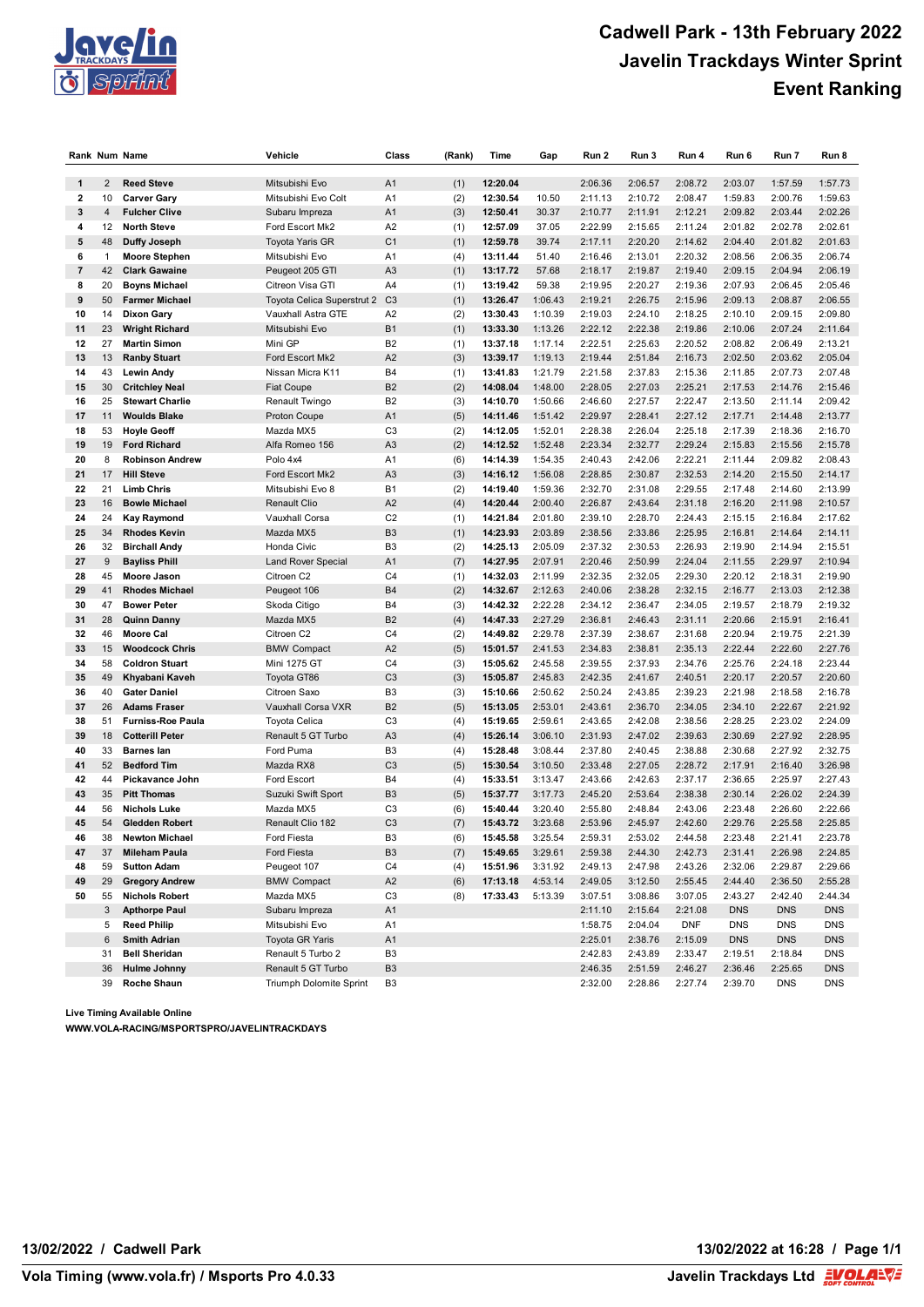

## **Cadwell Park - 13th February 2022 Javelin Trackdays Winter Sprint Event Ranking**

| Rank Num Name       |                   |                                               | Vehicle                            | Class                            | (Rank)     | Time                 | Gap                | Run 2              | Run 3              | Run 4                 | Run 6                    | Run 7                    | Run 8                    |
|---------------------|-------------------|-----------------------------------------------|------------------------------------|----------------------------------|------------|----------------------|--------------------|--------------------|--------------------|-----------------------|--------------------------|--------------------------|--------------------------|
|                     |                   |                                               |                                    |                                  |            |                      |                    |                    |                    |                       |                          |                          |                          |
| A <sub>1</sub>      |                   |                                               |                                    |                                  |            |                      |                    |                    |                    |                       |                          |                          |                          |
| 1                   | $\overline{2}$    | <b>Reed Steve</b>                             | Mitsubishi Evo                     | A <sub>1</sub>                   | (1)        | 12:20.04             |                    | 2:06.36            | 2:06.57            | 2:08.72               | 2:03.07                  | 1:57.59                  | 1:57.73                  |
| $\mathbf{2}$        | 10                | <b>Carver Gary</b>                            | Mitsubishi Evo Colt                | A <sub>1</sub>                   | (2)        | 12:30.54             | 10.50              | 2:11.13            | 2:10.72            | 2:08.47               | 1:59.83                  | 2:00.76                  | 1:59.63                  |
| 3                   | 4                 | <b>Fulcher Clive</b>                          | Subaru Impreza                     | A <sub>1</sub>                   | (3)        | 12:50.41             | 30.37              | 2:10.77            | 2:11.91            | 2:12.21               | 2:09.82                  | 2:03.44                  | 2:02.26                  |
| 4                   | $\mathbf{1}$      | <b>Moore Stephen</b>                          | Mitsubishi Evo                     | A <sub>1</sub>                   | (4)        | 13:11.44             | 51.40              | 2:16.46            | 2:13.01            | 2:20.32               | 2:08.56                  | 2:06.35                  | 2:06.74                  |
| 5                   | 11                | <b>Woulds Blake</b>                           | Proton Coupe                       | A <sub>1</sub>                   | (5)        | 14:11.46             | 1:51.42            | 2:29.97            | 2:28.41            | 2:27.12               | 2:17.71                  | 2:14.48                  | 2:13.77                  |
| 6                   | 8                 | <b>Robinson Andrew</b>                        | Polo 4x4                           | A <sub>1</sub>                   | (6)        | 14:14.39             | 1:54.35            | 2:40.43            | 2:42.06            | 2:22.21               | 2:11.44                  | 2:09.82                  | 2:08.43                  |
| $\overline{7}$      | 9                 | <b>Bayliss Phill</b>                          | <b>Land Rover Special</b>          | A <sub>1</sub>                   | (7)        | 14:27.95             | 2:07.91            | 2:20.46            | 2:50.99            | 2:24.04               | 2:11.55                  | 2:29.97                  | 2:10.94                  |
|                     | 3                 | <b>Apthorpe Paul</b>                          | Subaru Impreza                     | A1                               |            |                      |                    | 2:11.10            | 2:15.64            | 2:21.08               | <b>DNS</b>               | <b>DNS</b>               | <b>DNS</b>               |
|                     | 5<br>6            | <b>Reed Philip</b><br><b>Smith Adrian</b>     | Mitsubishi Evo<br>Toyota GR Yaris  | A <sub>1</sub><br>A <sub>1</sub> |            |                      |                    | 1:58.75<br>2:25.01 | 2:04.04<br>2:38.76 | <b>DNF</b><br>2:15.09 | <b>DNS</b><br><b>DNS</b> | <b>DNS</b><br><b>DNS</b> | <b>DNS</b><br><b>DNS</b> |
|                     |                   |                                               |                                    |                                  |            |                      |                    |                    |                    |                       |                          |                          |                          |
| A2                  |                   |                                               |                                    |                                  |            |                      |                    |                    |                    |                       |                          |                          |                          |
| 1                   | $12 \overline{ }$ | <b>North Steve</b>                            | Ford Escort Mk2                    | A2                               | (1)        | 12:57.09             |                    | 2:22.99            | 2:15.65            | 2:11.24               | 2:01.82                  | 2:02.78                  | 2:02.61                  |
| $\mathbf{2}$        | 14                | <b>Dixon Gary</b>                             | Vauxhall Astra GTE                 | A <sub>2</sub>                   | (2)        | 13:30.43             | 33.34              | 2:19.03            | 2:24.10            | 2:18.25               | 2:10.10                  | 2:09.15                  | 2:09.80                  |
| 3                   | 13                | <b>Ranby Stuart</b>                           | Ford Escort Mk2                    | A2                               | (3)        | 13:39.17             | 42.08              | 2:19.44            | 2:51.84            | 2:16.73               | 2:02.50                  | 2:03.62                  | 2:05.04                  |
| 4<br>5              | 16<br>15          | <b>Bowle Michael</b><br><b>Woodcock Chris</b> | Renault Clio<br><b>BMW Compact</b> | A <sub>2</sub><br>A2             | (4)<br>(5) | 14:20.44<br>15:01.57 | 1:23.35<br>2:04.48 | 2:26.87<br>2:34.83 | 2:43.64<br>2:38.81 | 2:31.18<br>2:35.13    | 2:16.20<br>2:22.44       | 2:11.98<br>2:22.60       | 2:10.57<br>2:27.76       |
| 6                   | 29                | <b>Gregory Andrew</b>                         | <b>BMW Compact</b>                 | A <sub>2</sub>                   | (6)        | 17:13.18             | 4:16.09            | 2:49.05            | 3:12.50            | 2:55.45               | 2:44.40                  | 2:36.50                  | 2:55.28                  |
|                     |                   |                                               |                                    |                                  |            |                      |                    |                    |                    |                       |                          |                          |                          |
| A <sub>3</sub>      |                   |                                               |                                    |                                  |            |                      |                    |                    |                    |                       |                          |                          |                          |
| 1                   | 42                | <b>Clark Gawaine</b><br><b>Ford Richard</b>   | Peugeot 205 GTI                    | A <sub>3</sub>                   | (1)        | 13:17.72             |                    | 2:18.17            | 2:19.87            | 2:19.40               | 2:09.15                  | 2:04.94                  | 2:06.19                  |
| $\mathbf{2}$<br>3   | 19<br>17          | <b>Hill Steve</b>                             | Alfa Romeo 156<br>Ford Escort Mk2  | A <sub>3</sub><br>A <sub>3</sub> | (2)<br>(3) | 14:12.52<br>14:16.12 | 54.80<br>58.40     | 2:23.34<br>2:28.85 | 2:32.77<br>2:30.87 | 2:29.24<br>2:32.53    | 2:15.83<br>2:14.20       | 2:15.56<br>2:15.50       | 2:15.78<br>2:14.17       |
| 4                   | 18                | <b>Cotterill Peter</b>                        | Renault 5 GT Turbo                 | A3                               | (4)        | 15:26.14             | 2:08.42            | 2:31.93            | 2:47.02            | 2:39.63               | 2:30.69                  | 2:27.92                  | 2:28.95                  |
|                     |                   |                                               |                                    |                                  |            |                      |                    |                    |                    |                       |                          |                          |                          |
|                     | 20                | <b>Boyns Michael</b>                          | Citreon Visa GTI                   | A4                               | (1)        | 13:19.42             |                    | 2:19.95            | 2:20.27            | 2:19.36               | 2:07.93                  | 2:06.45                  | 2:05.46                  |
| Β1<br>1             | 23                | <b>Wright Richard</b>                         | Mitsubishi Evo                     | <b>B1</b>                        |            | 13:33.30             |                    | 2:22.12            | 2:22.38            | 2:19.86               |                          | 2:07.24                  | 2:11.64                  |
| 2                   | 21                | <b>Limb Chris</b>                             | Mitsubishi Evo 8                   | <b>B1</b>                        | (1)<br>(2) | 14:19.40             | 46.10              | 2:32.70            | 2:31.08            | 2:29.55               | 2:10.06<br>2:17.48       | 2:14.60                  | 2:13.99                  |
| <b>B2</b>           |                   |                                               |                                    |                                  |            |                      |                    |                    |                    |                       |                          |                          |                          |
| 1                   | 27                | <b>Martin Simon</b>                           | Mini GP                            | B <sub>2</sub>                   | (1)        | 13:37.18             |                    | 2:22.51            | 2:25.63            | 2:20.52               | 2:08.82                  | 2:06.49                  | 2:13.21                  |
| $\mathbf{2}$        | 30                | <b>Critchley Neal</b>                         | <b>Fiat Coupe</b>                  | B <sub>2</sub>                   | (2)        | 14:08.04             | 30.86              | 2:28.05            | 2:27.03            | 2:25.21               | 2:17.53                  | 2:14.76                  | 2:15.46                  |
| 3                   | 25                | <b>Stewart Charlie</b>                        | <b>Renault Twingo</b>              | B <sub>2</sub>                   | (3)        | 14:10.70             | 33.52              | 2:46.60            | 2:27.57            | 2:22.47               | 2:13.50                  | 2:11.14                  | 2:09.42                  |
| 4                   | 28                | <b>Quinn Danny</b>                            | Mazda MX5                          | B <sub>2</sub>                   | (4)        | 14:47.33             | 1:10.15            | 2:36.81            | 2:46.43            | 2:31.11               | 2:20.66                  | 2:15.91                  | 2:16.41                  |
| 5                   | 26                | <b>Adams Fraser</b>                           | Vauxhall Corsa VXR                 | B <sub>2</sub>                   | (5)        | 15:13.05             | 1:35.87            | 2:43.61            | 2:36.70            | 2:34.05               | 2:34.10                  | 2:22.67                  | 2:21.92                  |
| <b>B3</b>           |                   |                                               |                                    |                                  |            |                      |                    |                    |                    |                       |                          |                          |                          |
| 1                   | 34                | <b>Rhodes Kevin</b>                           | Mazda MX5                          | B <sub>3</sub>                   | (1)        | 14:23.93             |                    | 2:38.56            | 2:33.86            | 2:25.95               | 2:16.81                  | 2:14.64                  | 2:14.11                  |
| $\mathbf{2}$        | 32                | <b>Birchall Andy</b>                          | Honda Civic                        | B <sub>3</sub>                   | (2)        | 14:25.13             | 1.20               | 2:37.32            | 2:30.53            | 2:26.93               | 2:19.90                  | 2:14.94                  | 2:15.51                  |
| 3                   | 40                | <b>Gater Daniel</b>                           | Citroen Saxo                       | B <sub>3</sub>                   | (3)        | 15:10.66             | 46.73              | 2:50.24            | 2:43.85            | 2:39.23               | 2:21.98                  | 2:18.58                  | 2:16.78                  |
| 4                   | 33                | <b>Barnes lan</b>                             | Ford Puma                          | B <sub>3</sub>                   | (4)        | 15:28.48             | 1:04.55            | 2:37.80            | 2:40.45            | 2:38.88               | 2:30.68                  | 2:27.92                  | 2:32.75                  |
| 5                   | 35                | <b>Pitt Thomas</b>                            | Suzuki Swift Sport                 | B <sub>3</sub>                   | (5)        | 15:37.77             | 1:13.84            | 2:45.20            | 2:53.64            | 2:38.38               | 2:30.14                  | 2:26.02                  | 2:24.39                  |
| 6<br>$\overline{7}$ | 38<br>37          | <b>Newton Michael</b><br><b>Mileham Paula</b> | Ford Fiesta<br>Ford Fiesta         | B <sub>3</sub><br>B <sub>3</sub> | (6)<br>(7) | 15:45.58<br>15:49.65 | 1:21.65<br>1:25.72 | 2:59.31<br>2:59.38 | 2:53.02<br>2:44.30 | 2:44.58<br>2:42.73    | 2:23.48<br>2:31.41       | 2:21.41<br>2:26.98       | 2:23.78<br>2:24.85       |
|                     |                   |                                               |                                    |                                  |            |                      |                    |                    |                    |                       |                          |                          |                          |

**Bell Sheridan** Renault 5 Turbo 2 B3 2:42.83 2:43.89 2:33.47 2:19.51 2:18.84 DNS

```
13/02/2022 / Cadwell Park 14/02/2022 at 15:49 / Page 1/2
```